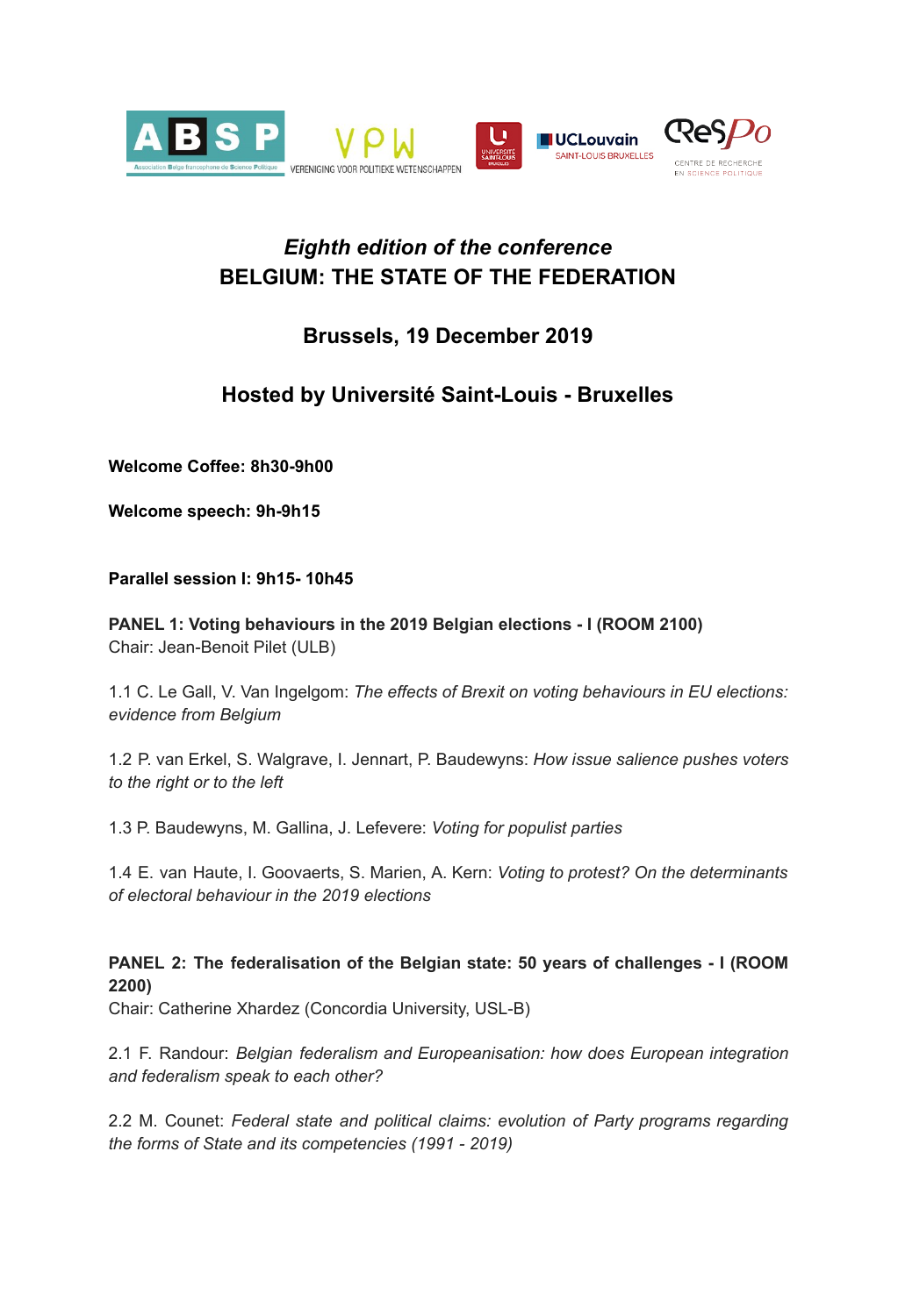2.3 P. Meier: *The asymmetries of the Belgian federal system*

2.4 Ch. Niessen: *Federalisation in the slipstream: how the German-speaking Community of Belgium became one of the smallest federal entities in the world*

## **PANEL 3: Representation and citizenship in Belgian political institutions (ROOM 2300)**

Chair: Franck Lesueur-Bonte (USL-B)

3.1 A. Tibbaut, E. Paulis: *Le cumul des mandats : profils et stratégies des élus (*Holding a plurality of offices: elected representatives' profiles and strategies)

3.2 R. Devroe, S. Van Trappen: *Keeping them in their place. The prevalence of political gender and ethnic stereotypes among local party chairs in Flanders*

3.3 D. Talukder: *Resentful? How do disadvantaged groups perceive and support representative democracy and what are their demands for political reforms?*

3.4 J. Luypaert: *From dominant to niche? Responses of mainstream parties after electoral loss*

3.5 S. Rangoni, D. Talukder: *Two faces of the same coin? Are French-speaking MPs mirroring citizens' critique about Belgian politics?*

#### **10h45-11h15: Coffee break (2nd floor lobby)**

#### **Parallel session II: 11h15-12h45**

**PANEL 4: Voting behaviours in the 2019 Belgian elections - II (ROOM 2100)** Chair: Jean-Benoit Pilet (ULB)

4.1 C. Close, E. van Haute: *Emotions and vote choice: an analysis of the 2019 Belgium elections*

4.2 P. van Erkel, E. Turkenburg: *Affective polarisation in Belgium*

4.3 I. Jennart, L. Uyttendaele, D. Talukder: *The impact of the Stem Test (and other VAAs) on voting*

4.4 R. Dandoy, B. Wauters, K. Steyvers: *Determinants of turnout in a compulsory voting setting: local elections in Belgium*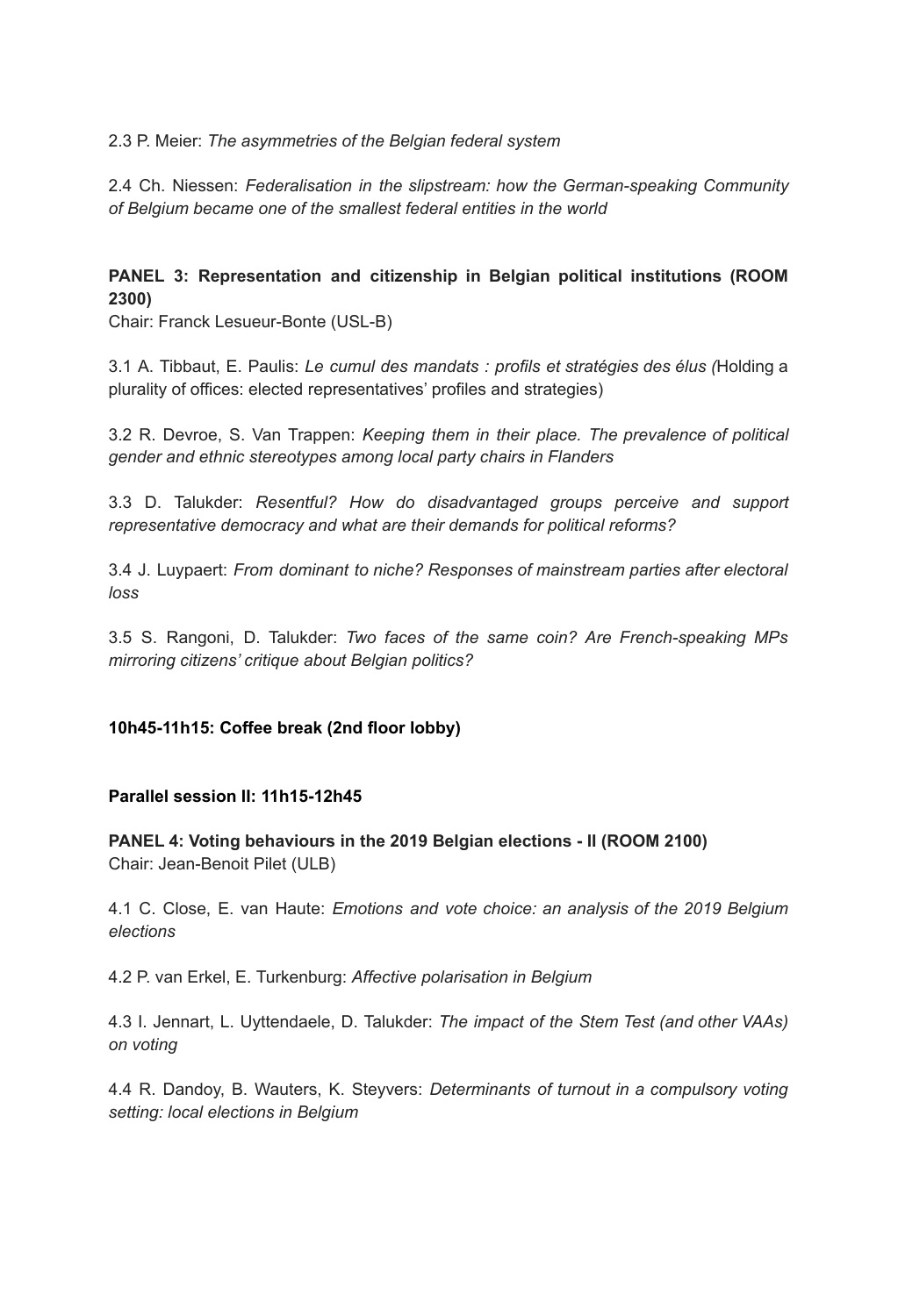4.5 F. Teuber: *When do private member bills become laws?*

## **PANEL 5: The federalisation of the Belgian state: 50 years of challenges - II (ROOM 2200)**

Chair: Yannick Vanderborght (UCLouvain, USL-B)

5.1 P. Bruyas: *The influence of European law on Belgian multilingualism*

5.2 F. Sbaraglia: *Understanding the fabric of policy evaluations in a multilevel context: a literature review using Belgium as a typical case*

5.3 C. Xhardez: *Immigrant integration policies in Belgium: from divergence to convergence?*

5.4 D. Piron: *Federalism and tax policy in Belgium*

## **12H45-14H00: LUNCH (2nd floor lobby)**

#### **Parallel session III: 14h00-15h30**

**PANEL 6: Understanding political resentment in Belgium (ROOM 2100)** Chair: Karen Celis (VUB)

6.1 E. van Haute, J. B. Pilet, S. Walgrave, J. Lefevere, S. Marien, K. Celis, K. Deschouwer, B. Rihoux, V. Van Ingelgom: *Decomposing political resentment. Three dimensions of representation*

6.2 L. Knops, M. Sanhueza, E. Severs, K. Deschouwer: *What do you mean by 'democracy'? An analysis of the meanings and affective connotations attributed to democracy over time*

6.3 J. Lefevere, P. van Erkel, I. Jennart, S. Walgrave, P. Baudewyns: *Issue incongruence as a driver of democratic resentment*

6.4 K. Amara Hammou, K. Celis, L. Knops, G. Petit, R. van der Does, V. Van Ingelgom, S. Verhaegen: *Studying democratic resentment: a qualitative research approach*

6.5 J. B. Pilet, T. Legein, L. Van Dijk, S. Marien: *Resentment and demands for institutional reforms in Belgium*

### **PANEL 7: Non-state actors and local governance (ROOM 2200** Chair: Anne Guisset (USL-B)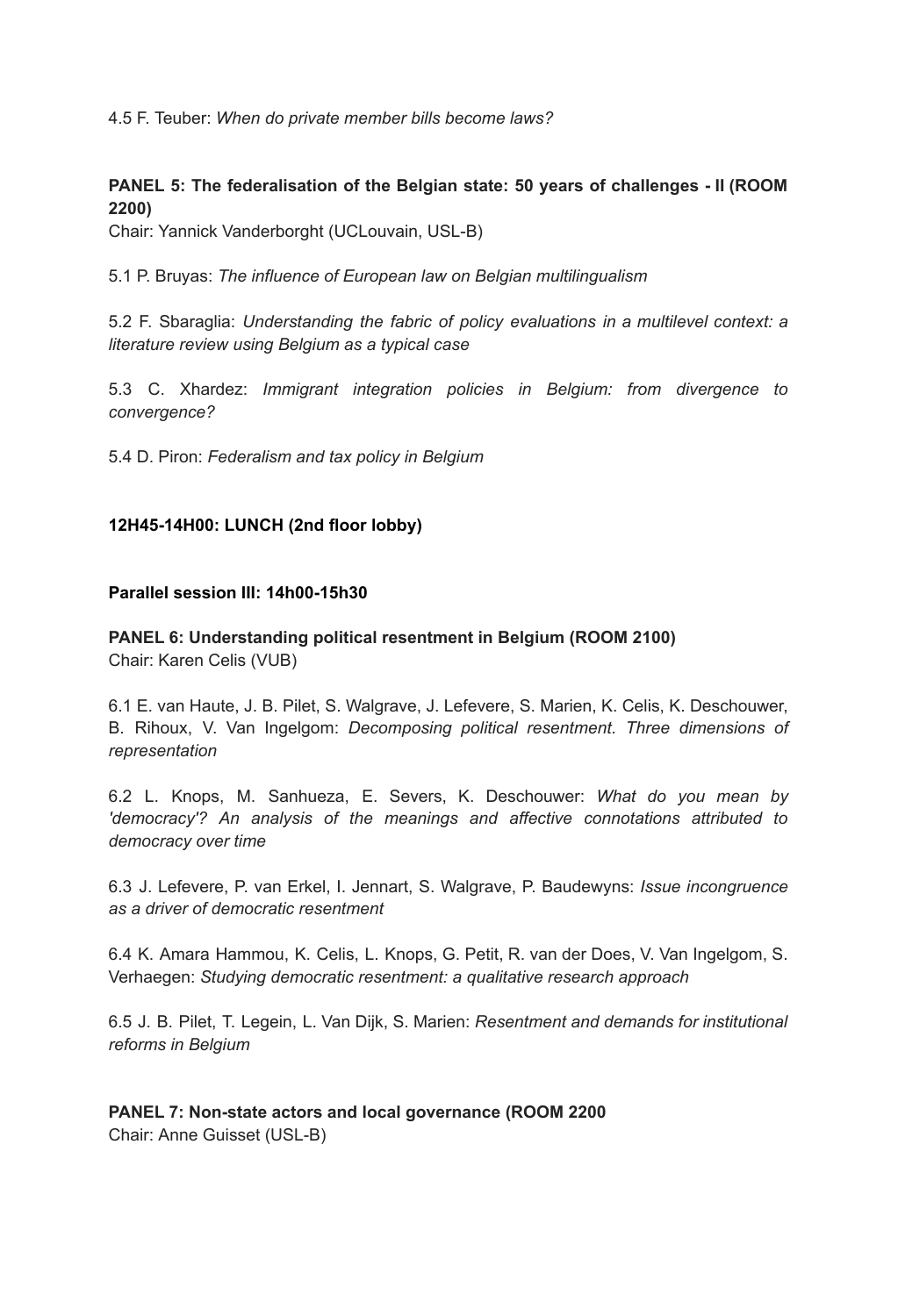7.1 E. Mescoli: *Multi-level governance and 'sanctuary cities': the case of Liège and undocumented migrants*

7.2 F. Sbaraglia, A. Tibbaut: *Co-governance, are you there? An empirical exploration of co-governance policy-making processes in Brussels*

7.3 M. Sacco: *The model of the work integration enterprise as a policy instrument in circular economy policies in the Region of Brussels Capital: an instrument constituency approach*

7.4 L. Cobut: *The emergence of renewable energy communities in Wallonia: une ardeur d'avance of een eeuw te laat?*

7.5 R. Lebrun: *The impact of the citizenship activity 'Jeunes & Politiek' on the level of political interest and trust of Brussels' diverse youth*

**15h30-16h: Coffee break (2nd floor lobby)**

#### **Parallel session IV: 16h00-17h30**

#### **PANEL 8: Access to welfare (ROOM 2100)**

Chair: Yannick Vanderborght (UCLouvain, USL-B)

8.1 D. Vintila, J. M. Lafleur: *Migration and access to welfare in Belgium and other EU Member States: a comparative perspective regarding the interplay between residence and nationality*

8.2 A. Konstantinidou: *The external dimension of social protection: the case of Belgians in third countries*

8.3 I. Stassart: *Microsimulation tools in the shaping of social policies: following family allowances after the Sixth Belgian State Reform*

8.4 A. Osinski: *Food aid in Belgium – a social policy assessed using a transdisciplinary approach*

### **PANEL 9: Devolution and solidarity (ROOM 2200)** Chair: Damien Simonneau (USL-B)

9.1 P. Thijssen, L. De Winter, M. Reuchamps, J. Dodeigne, D. Sinardet: *National identity and solidarity in Belgium: the mediating effect of interregional contact*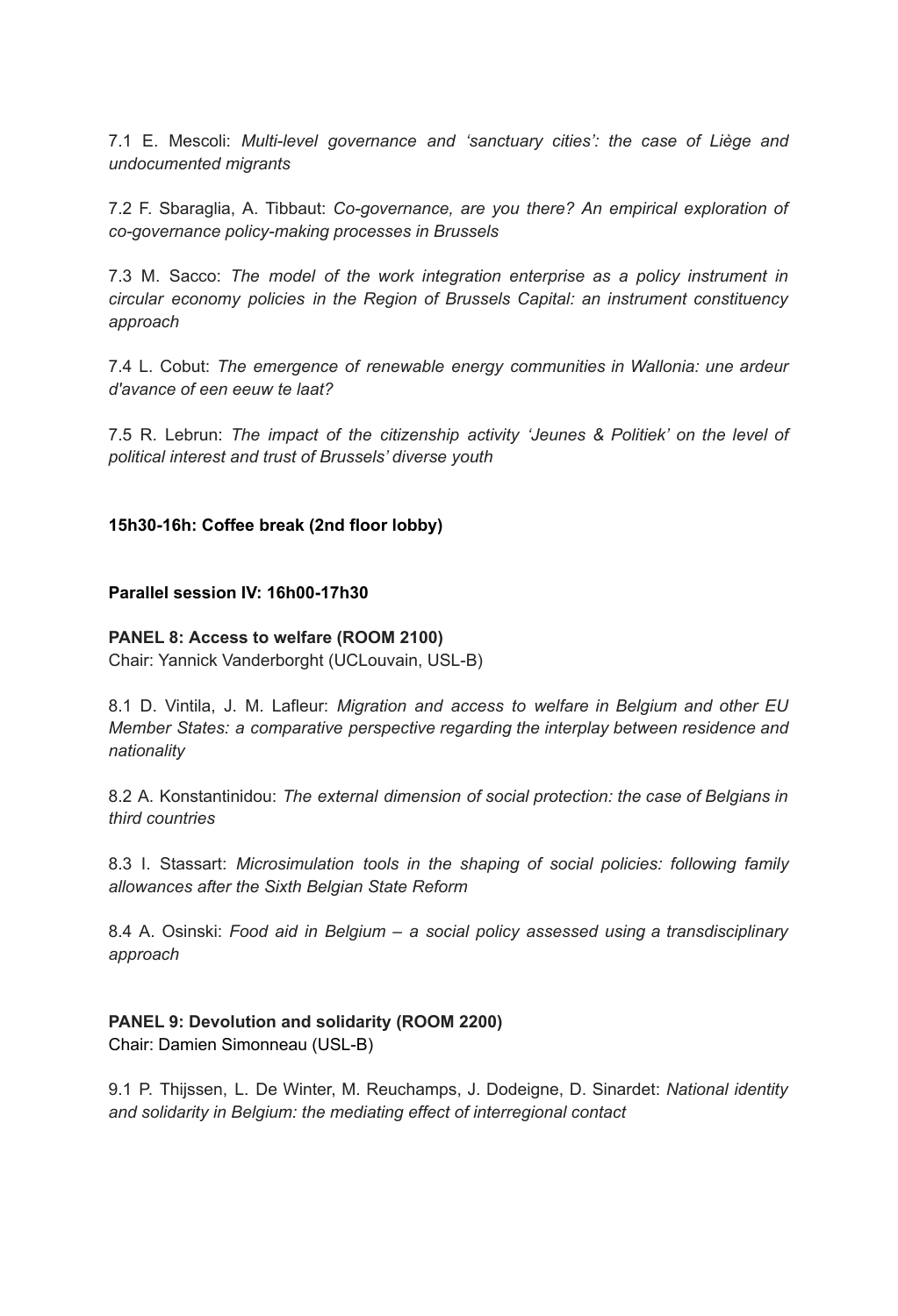9.2 M. Uhoda: *Processes of budgetary and fiscal decentralisation and Policy narratives in Belgium and Spain: Essay on a Confederal Model*

**18h-19h30: Round Table (Salle des examens)**

**20h-21h: Cocktail (Salle des examens)**

## **Practical informations:**

**Address: Rue du Marais 119a, 1000 Bruxelles / Broekstraat 119a, 1000 Brussel** *Botanique* **/** *Kruidtuin* **or** *Rogier* **with Metro lines 2 or 6 or** *Rogier* **with Tram 3 or 4**

**Contacts: Valentina at 0466/20 41 58 or Franck at 0499/83 65 02**